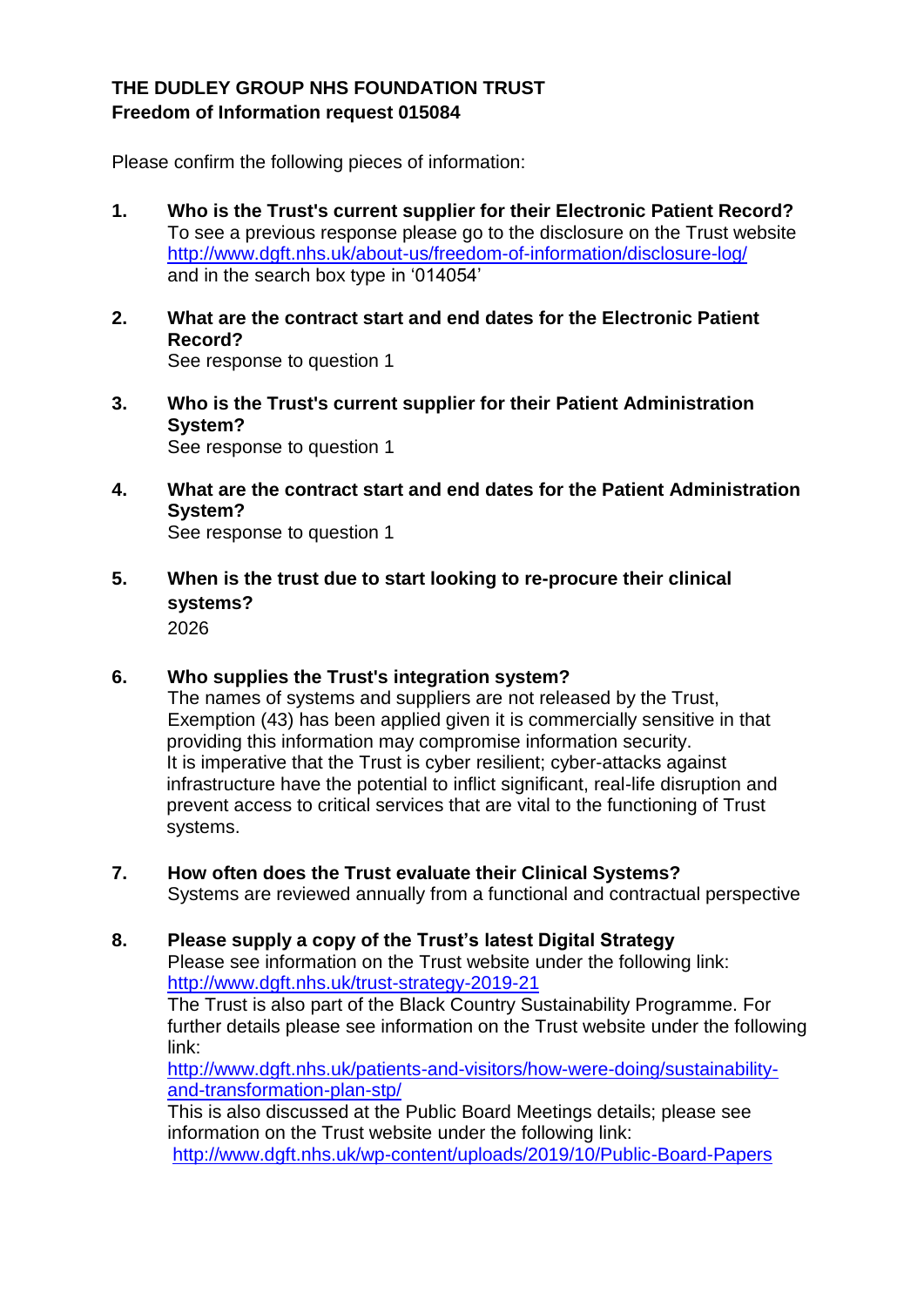- **9. How regularly does the Trust review their Digital Strategy?** Next scheduled review is 2024
- **10. Who is the Trust's current Chief Clinical Information Officer?** To see a previous response please see information within the Trust's disclosure log on the Trust website under the following link: <http://www.dgft.nhs.uk/about-us/freedom-of-information/disclosure-log/> and in the search box type in '015018'.
- **11. Who is the Trust's current CIO/ IT Director?** To see a previous response please go to the disclosure on the Trust website <http://www.dgft.nhs.uk/about-us/freedom-of-information/disclosure-log/> and in the search box type in 015018
- **12. Which member of the board is responsible for IT?** As per response to questions 10 and 11
- **13. Please provide an organisation chart for the Trust's IM&T department** To see a previous response please go to the disclosure on the Trust website <http://www.dgft.nhs.uk/about-us/freedom-of-information/disclosure-log/> and in the search box type in 014928
- **14. Please provide a link to the Trust's latest Board Assurance Framework** Please see the Board Report on the Trust website under the following link: [http://www.dgft.nhs.uk/wp-content/uploads/2019/10/Public-Board-Papers-3rd-](http://www.dgft.nhs.uk/wp-content/uploads/2019/10/Public-Board-Papers-3rd-October-19-1.pdf)[October-19-1.pdf](http://www.dgft.nhs.uk/wp-content/uploads/2019/10/Public-Board-Papers-3rd-October-19-1.pdf)
- **15. Which member of the Trust is the SRO for the STP engagements?** Chief Executive
- **16. What proportion of the Trust's IM&T Department is made up of interim staff and permanent staff?**  95% permanent 5% contract resource
- **17. How many beds does the trust have?** As at 10/10/19 651, this excludes Maternity and neonates
- **18. How many staff does the Trust employ?**  Please review the Annual Report on the Trust website under the following link: [http://www.dgft.nhs.uk/wp-content/uploads/2019/07/DUDLEY-FT-ANNUAL-](http://www.dgft.nhs.uk/wp-content/uploads/2019/07/DUDLEY-FT-ANNUAL-REPORT-web-version.pdf)[REPORT-web-version.pdf](http://www.dgft.nhs.uk/wp-content/uploads/2019/07/DUDLEY-FT-ANNUAL-REPORT-web-version.pdf) and please see page 3.
- **19. What is the Trust's current NHSI Rating via the NHS Oversight Framework?** This information is available publicly at [https://improvement.nhs.uk/resources/single-oversight-framework](https://improvement.nhs.uk/resources/single-oversight-framework-segmentation/)[segmentation/](https://improvement.nhs.uk/resources/single-oversight-framework-segmentation/)